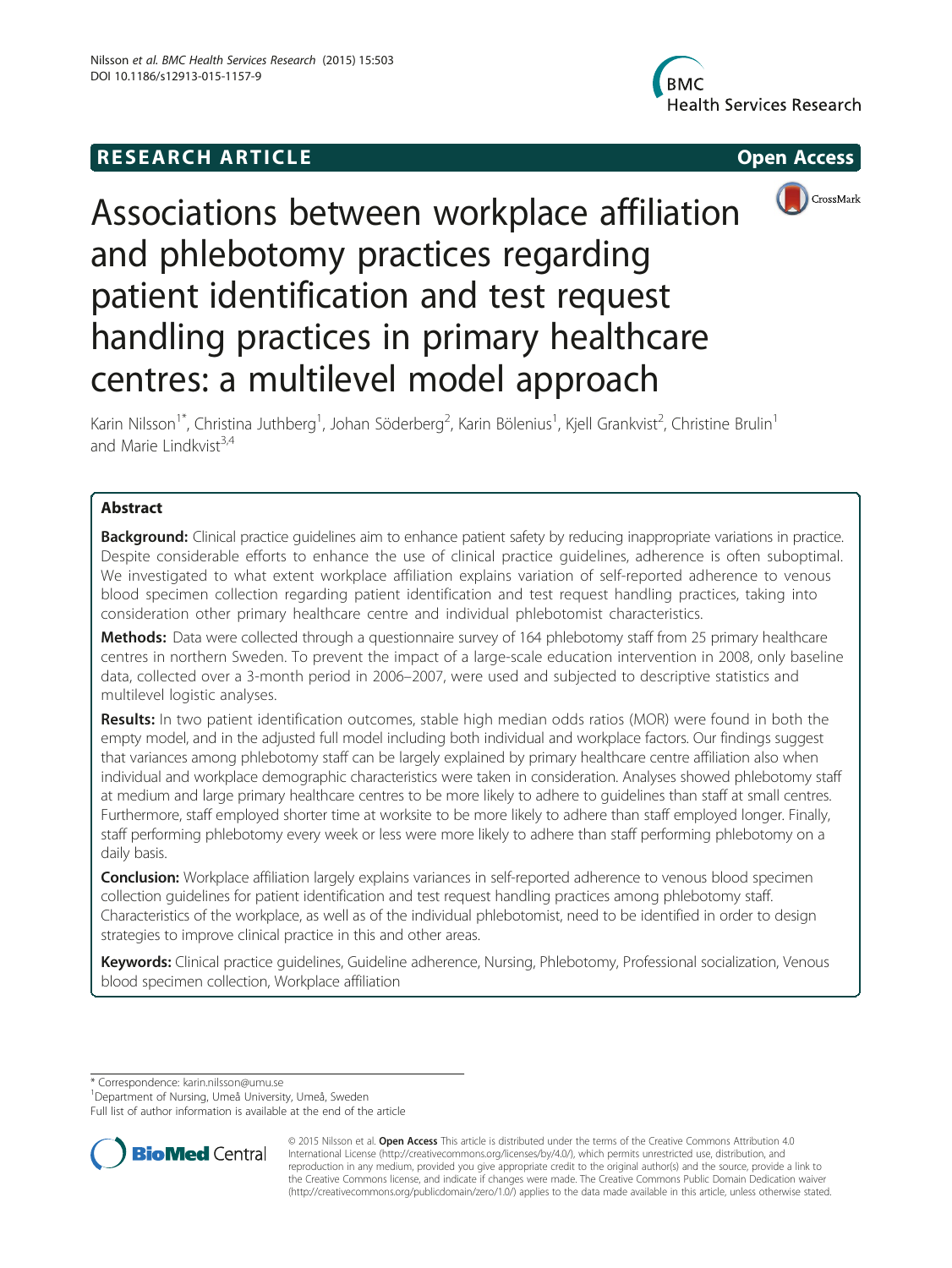#### Background

Clinical practice guidelines (CPG) aim to guide healthcare staff in decision-making and management of healthcare procedures in order to enhance patient safety. CPGs are usually consensus statements on best available practice/evidence-based practice (EBP) in a particular area, and are increasingly embraced by international healthcare organizations such as WHO [\[1](#page-7-0)] and regarded as an indispensable part of professional quality systems [[2\]](#page-7-0). Successfully implemented CPGs are considered to promote cost effectiveness and quality of care and to enhance patient safety by reducing inappropriate variations in practice [[3](#page-7-0)–[5\]](#page-7-0). A growing body of literature examines factors influencing the use of CPGs in healthcare settings, including guideline characteristics (easily/ difficult to understand), implementation strategies, staff characteristics, environmental characteristics [\[6](#page-7-0)], organizational aspects, occupational or individual aspects [[7](#page-7-0)–[10\]](#page-8-0) the size of [[11\]](#page-8-0), as well as the structural characteristics of the workplace such as situated in rural areas or not [[12\]](#page-8-0). Individual barriers influencing CPG use include e.g., lack of awareness of an existing CPG, unfamiliarity of content, lack of motivation, lack of time, lack of training, resistance to change, and lack of "local champions" [\[13](#page-8-0)]. Environmental barriers to CPG use are exemplified by organizational aspects such as heavy workload, limited time or personnel, and beliefs of peers and social norms [[14\]](#page-8-0). The majority of studies on CPG use focus on physician behavior, whereas nurses' use of CPGs is less studied. Nurses have been suggested to report more frequent use of, and positive attitudes towards guidelines compared to physicians [[15\]](#page-8-0). However, in a recent published review on attitudes towards evidence-based practice among physicians and nurses, both professions were believed to welcome EBP, since EBP was considered to improve patient care [[16\]](#page-8-0). Adherence to CPG among nurses has been shown to vary between different units [[17](#page-8-0)], a result which is in line with the findings in a study revealing significant variations between, but not within, units [\[18](#page-8-0)].

Venous blood specimen collection (VBSC) is a common procedure within health care facilities. The use of clinical laboratory test results in diagnostic decision making or treatment evaluation is an essential part of clinical medicine [[19\]](#page-8-0). The "laboratory testing cycle" or "total testing procedure" consists of several steps between the clinician ordering a laboratory test, the blood been drawn from a patient's vein, and the test result returned to the clinician [\[19](#page-8-0), [20](#page-8-0)]. Reliable evidence demonstrates that the vast majority of laboratory errors occur in the pre-analytical phase [\[21\]](#page-8-0). Examples of errors include improper patient identification (ID) [[22\]](#page-8-0), specimen mix-up [\[19](#page-8-0)], and miss-labelling of test

tubes [[23\]](#page-8-0). Hazardous consequences of patient ID errors are for example incorrect diagnosis, incorrect treatment, and failing treatment evaluation [[24\]](#page-8-0). Recent studies have demonstrated varying levels of VBSC practice guideline adherence, with hospital clinical chemistry laboratory staff reporting higher levels of adherence to guidelines than hospital ward staff and primary healthcare centre (PHC) staff [[25](#page-8-0)–[29\]](#page-8-0). Significant variations in blood specimen hemolysis indices among PHCs also reflected the varying quality of pre-analytical procedures [[30\]](#page-8-0). Despite considerable efforts to increase the use of CPGs among healthcare staff, adherence is still often suboptimal. Empirical research on the relationship between workplace affiliation and healthcare staff adherence to VBSC practice guidelines is currently lacking. We hypothesized contextual factors at different workplaces to influence VBSC guideline adherence. The aim of this study was to explore to what extent workplace affiliation explains variation of self-reported adherence to VBSC practices regarding patient ID and test request handling, taking into consideration fixed PHC workplace and individual phlebotomist characteristics.

# Methods

# **Design**

Data used in this cross-sectional study are part of a larger dataset collected in 2006–2011, including baseline, intervention (a large scale VBSC education program), and evaluation of intervention data. To ensure noninfluenced procedures among phlebotomists, only baseline data collected in 2006–2007, prior to intervention, were used in this study.

#### Measures

Dependent variables in the study were: levels of adherence to VBSC guidelines regarding patient ID, and test request handling procedures. Four items from a venous blood sampling questionnaire (VBSQ) (described below) were used to cover the outcome variables. Workplacelevel-independent variables regarding PHCs were: size, setting (urban/rural), and governance (federally/privately run). Phlebotomy staff-level independent variables were: age, sex, occupation, years of employment at site and phlebotomy frequency.

#### Participants and settings

Swedish primary health care, provided at PHCs, is defined as the first level of health care, and managed at the regional level, i.e., by county councils. According to the Swedish health and medical care policy, every county council must provide residents with good-quality health services and medical care and work toward promoting good health in the entire population. The majority of the PHCs are owned and run by the county councils, and to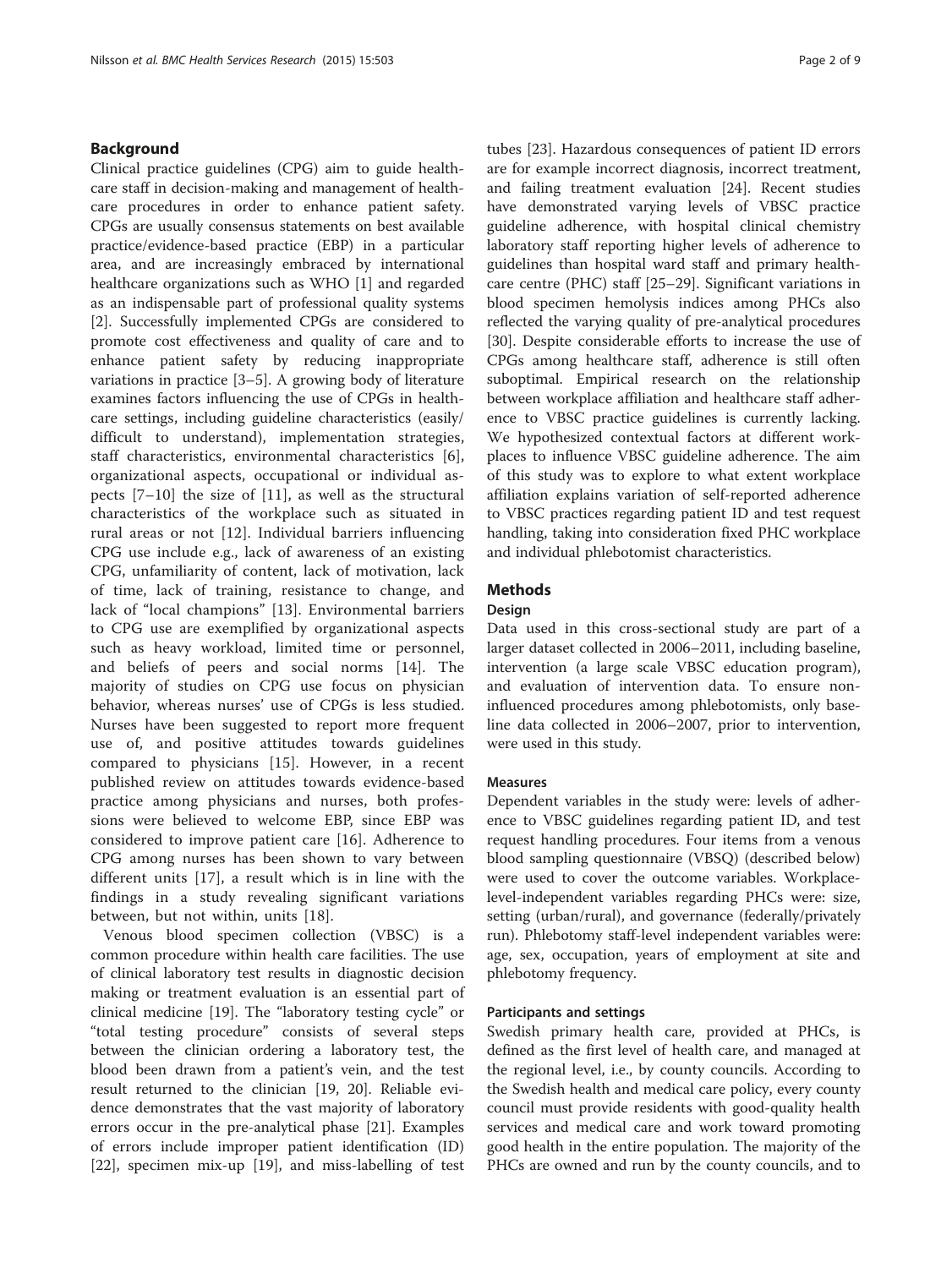<span id="page-2-0"></span>ensure the quality at privately run PHCs, contracts with the county councils are required [\[31\]](#page-8-0). All Swedish PHCs have the same assignment and are organized similarly with the same professions employed. Hence, all PHCs in this study, regardless of governance, had similar working conditions.

In Sweden there is no specific VBSC staff, and VBSC is performed by several personnel categories, including registered nurses (RN), enrolled nurses (EN) (also called assistant, practical, or licensed-to-practice nurses), clinical chemistry laboratory staff and, more rarely, by physicians and other healthcare personnel. Enrolled nurse education is two or three years of secondary school, whereas the nursing program for registered nurses is three years of university studies.

To ensure model robustness regarding cluster (workplace) analyses, only data from PHCs with a minimum of five respondents were included. Therefore, we assessed data from staff (RN and EN)  $(n = 164)$  at 25 PHCs performing VBSC and on duty during the study period (November 2006–January 2007) in two counties in northern Sweden. All PHCs had similar working conditions and used the same national VBSC practice recommendations [[32](#page-8-0)]. Primary healthcare centre characteristics are summarized in Table 1. Participant characteristics, and guideline adherence regarding outcome variables are summarized in Table [2](#page-3-0).

## Data collection

Data were collected using a self-reported venous blood sampling questionnaire (VBSQ), developed within the project, showing acceptable face and content validity [[33, 34\]](#page-8-0) and reliability [\[33](#page-8-0)]. The instrument consists of questions on background characteristics (sex, date of birth, occupation, and workplace) and questions on adherence to guidelines based on VBSC procedures as recommended by The Handbook for Healthcare [\[32](#page-8-0)],

Table 1 Primary healthcare centre characteristics

| Variable                              | n (%)                    |         |  |  |
|---------------------------------------|--------------------------|---------|--|--|
| PHC's location in urban/rural setting |                          |         |  |  |
|                                       | Urban <sup>a</sup>       | 12 (48) |  |  |
|                                       | Rural <sup>a</sup>       | 13(52)  |  |  |
| Size of PHC                           |                          |         |  |  |
|                                       | Small (<20 employees)    | 6(24)   |  |  |
|                                       | Medium (20-34 employees) | 11(44)  |  |  |
|                                       | Large (>34 employees)    | 8(32)   |  |  |
| Governance                            |                          |         |  |  |
|                                       | Federally run            | 23 (92) |  |  |
|                                       | Privately run            | 2(8)    |  |  |

<sup>a</sup>: Defined by the Swedish National Rural Development Agency (2007) Urban = settings with >3000 inhabitants

Rural = settings with <3000 inhabitants

which are almost identical to those in the international Clinical and Laboratory Standards Institute's H3-A6 VBSC guideline [\[35](#page-8-0)] and available online to all phlebotomy staff. In this study, only questions regarding patient ID and handling of test requests were used. It is noteworthy that it was pointed out clearly that respondents were to state how they usually performed VBSC, not if they knew how it should be performed correctly. Participants responded to questions and statements on a 4-point ordinal scale: never, seldom, often, or always.

Prior to statistical analysis, ordinal data were dichotomized into correct procedure (1) and incorrect procedure (0), with only one alternative out of four considered to be correct. Outcome variables were: Always ask patient to state name and civic number (item 1), Never neglect asking for ID with the reason "known" (item 2), Always compare patient ID with ID on test request (item 3), and Always make sure test request and test tube label ID numbers are consistent (item 4). The independent variable size of PHC was categorized according to the total number of employees at site using quartile 1 (Q1) and quartile 3 (Q3) measures. PHCs with a total staff number from minimum to under Q1 (19 employees or less), was categorized as small Q1 to under Q3 (20–34 employees) were categorized as medium sized and Q3 or higher (35 employees, or more) *large*. In this article we used the definition proposed by the Swedish National Rural Development Agency in which townships with 3000 or more inhabitants are defined as 'urban' and smaller communities as 'rural' [[36\]](#page-8-0), and according to this definition the included PHCs were located in both urban and rural areas (Table 1).

#### Ethical considerations

Ethical approval was obtained from the Regional Ethical Review Board prior to data collection (D-No 06–104 M). All participants received written information on the study, as well as the information that participation was not mandatory. Participating in the study was considered accepted informed consent.

#### Data analysis

To quantify and assess the variation between different workplaces (PHCs) for reporting in accordance to guide*lines*  $(1 = yes, 0 = no)$  we used multilevel logistic analyses, because our material is organized into data from individuals (at a lower level) who are nested into contextual units (clusters), which in our study are the workplaces (at a higher level). Three models were created for each item to apply to our data. The full model contained both workplace (PHC size, urban/rural setting, and governance) and individual (age, sex, occupation, years of employment at site, and VBSC frequency) characteristics. The empty model contained estimates only for the PHC-level random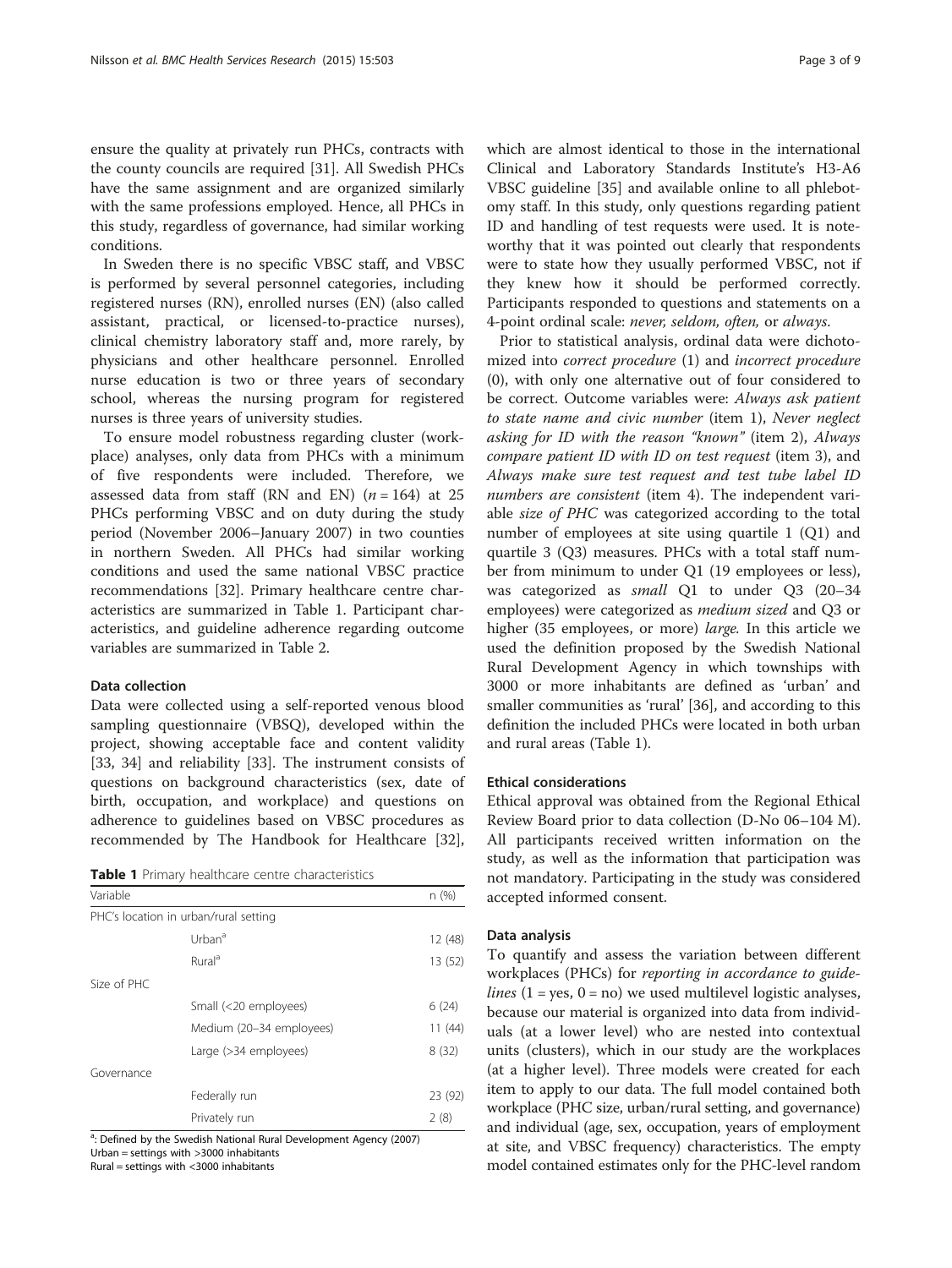|                                 | Values in n (%) |                                                                               |                                                          |                                                     |                                                                                |  |  |
|---------------------------------|-----------------|-------------------------------------------------------------------------------|----------------------------------------------------------|-----------------------------------------------------|--------------------------------------------------------------------------------|--|--|
|                                 |                 | $\mathbf{1}$                                                                  | $\overline{2}$                                           | 3                                                   | $\overline{4}$                                                                 |  |  |
|                                 |                 | Always ask patient<br>to state name and<br>civic number                       | Never neglect<br>asking for ID with<br>the reason"known" | Always compare<br>pat ID with ID on<br>test request | Always make sure test request and test<br>tube label ID numbers are consistent |  |  |
|                                 |                 | Total ( $n = 164$ ) Adherence to quideline – within background variable group |                                                          |                                                     |                                                                                |  |  |
| Sex                             |                 |                                                                               |                                                          |                                                     |                                                                                |  |  |
| Female                          | 155 (95)        | 79 (53)                                                                       | 56 (38)                                                  | 122 (80)                                            | 89 (59)                                                                        |  |  |
| Male                            | 9(5)            | 4(44)                                                                         | 2(25)                                                    | 5(56)                                               | 5(62)                                                                          |  |  |
| Occupation                      |                 |                                                                               |                                                          |                                                     |                                                                                |  |  |
| Enrolled nurses                 | 64 (39)         | 37 (59)                                                                       | 27(44)                                                   | 52 (84)                                             | 41 (65)                                                                        |  |  |
| Registered nurses               | 100(61)         | 46 (49)                                                                       | 31(33)                                                   | 75 (76)                                             | 53 (55)                                                                        |  |  |
| Employed at worksite            |                 |                                                                               |                                                          |                                                     |                                                                                |  |  |
| $<$ 5 years                     | 53 (34)         | 33 (62)                                                                       | 27(51)                                                   | 45 (87)                                             | 28 (55)                                                                        |  |  |
| 5-15 years                      | 52 (34)         | 24 (48)                                                                       | 16 (32)                                                  | 42 (82)                                             | 32 (64)                                                                        |  |  |
| >15 years                       | 49 (32)         | 22 (45)                                                                       | 11(24)                                                   | 34 (69)                                             | 30(63)                                                                         |  |  |
| Participants' workplace size    |                 |                                                                               |                                                          |                                                     |                                                                                |  |  |
| Small (<20 empl)                | 38 (23)         | 11(31)                                                                        | 4(11)                                                    | 27(73)                                              | 15(44)                                                                         |  |  |
| Medium (20-34 empl)             | 70 (43)         | 37 (56)                                                                       | 26(41)                                                   | 51 (75)                                             | 46 (67)                                                                        |  |  |
| Large (>34 empl)                | 56 (34)         | 35 (64)                                                                       | 28 (52)                                                  | 49 (88)                                             | 33 (59)                                                                        |  |  |
| Participants' workplace setting |                 |                                                                               |                                                          |                                                     |                                                                                |  |  |
| Urban                           | 78 (48)         | 47 (63)                                                                       | 36 (50)                                                  | 61 (80)                                             | 43 (56)                                                                        |  |  |
| Rural                           | 86 (52)         | 36 (44)                                                                       | 22(27)                                                   | 66 (78)                                             | 51 (62)                                                                        |  |  |
| Governance                      |                 |                                                                               |                                                          |                                                     |                                                                                |  |  |
| Federally run                   | 154 (94)        | 9(95)                                                                         | 56 (39)                                                  | 120 (80)                                            | 89 (59)                                                                        |  |  |
| Privately run                   | 10(6)           | 4(40)                                                                         | 2(20)                                                    | 7(70)                                               | 5(56)                                                                          |  |  |
| VBSC frequency                  |                 |                                                                               |                                                          |                                                     |                                                                                |  |  |
| Every workday                   | 89 (56)         | 47 (54)                                                                       | 9(35)                                                    | 72 (83)                                             | 56 (65)                                                                        |  |  |
| Every week or less              | 70 (44)         | 35(51)                                                                        | 28 (40)                                                  | 52 (75)                                             | 36 (53)                                                                        |  |  |
| Total adherence                 |                 | 83(53)                                                                        | 58(38)                                                   | 127(79)                                             | 94(59)                                                                         |  |  |
|                                 |                 | Missing 7                                                                     | Missing 10                                               | Missing 3                                           | Missing 5                                                                      |  |  |

<span id="page-3-0"></span>

\*- Defined by the Swedish National Rural Development Agency (2007)

Urban setting = >3000 inhabitants

Rural setting = <3000 inhabitants

VBSC = venous blood specimen collection

intercept of adherence with VBSC guidelines and was intended to act as a baseline for comparison with the full and adjusted models that take into account both fixed variables and random effect terms. The adjusted model was created in a manual stepwise backward elimination procedure starting with the full model and deleting variables one at a time until only significant variables were left in the model. Evaluation of random effects for the different models were made using intra-class correlation coefficient (ICC) and median odds ratio (MOR). The ICC represents the percentage of the total variation in reporting in accordance to guidelines that is accounted for by the cluster (workplace) level and was calculated according to the latent variable method [\[37](#page-8-0)]. The purpose of the MOR [[38](#page-8-0), [39\]](#page-8-0) is to translate the cluster (workplace) level variance into the commonly used odds ratio (OR) scale, which is easily interpreted. The MOR in this study is defined as the median value of the odds ratio between a workplace (PHC) at the highest probability of adherence and a workplace at the lowest probability of adherence. Thus, the MOR shows the extent to which the phlebotomist's probability of adherence to VBSC guidelines is determined by workplace affiliation. Because the MOR and the ICC are both functions of the cluster level variance they are closely related.

To investigate the impact of individual and workplace characteristics on the outcome reporting in accordance to guidelines  $(1 = yes, 0 = no)$ , odds ratios (ORs) and their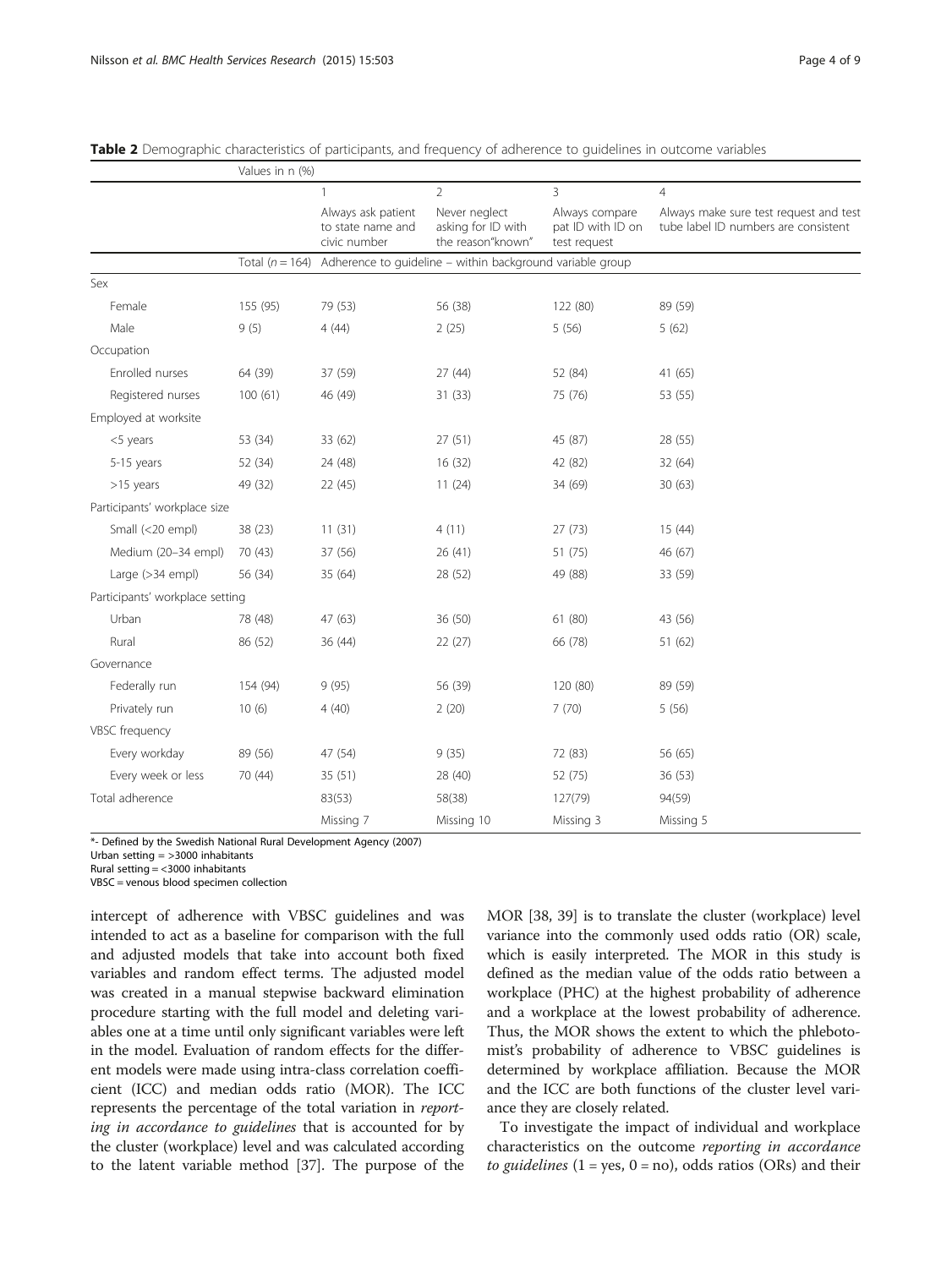corresponding 95 % confidence intervals (CIs) from the logistic regression analyses were used. SPSS (IBM SPSS Statistics 20, IBM, New York, US) was used to assess descriptive statistics and to produce Fig. 1. The multilevel logistic regression models were estimated with R statistics (version 3.0.2) using the R-package 'eha'.

# Results

The majority of the PHCs were of medium size, and federally run (Table [1](#page-2-0)). The study participants ranged in age from 24 to 66 years (mean 49.1, SD 9.34), were mostly women (95 %), and working at medium-sized PHCs in both urban and rural settings (Table [2](#page-3-0)).

Table [2](#page-3-0) shows proportions of adherence across independent background variables. A higher proportion of adherence to guidelines was shown for females (item 1–3), for ENs (item 1–4), for shorter time of employment at workplace (item 1–3), for participants working at larger sized PHCs (item 1–3), at urban located PHCs (item1–3), and at federally run PHCs (item 1–4). Divergent results were found regarding participants' phlebotomy frequency.

Measures of workplace variance in adherence to VBSC guidelines obtained by multilevel logistic regression

analyses are shown in Table [3.](#page-5-0) The results from the empty models show that workplace affiliation significantly explained 36 % to 41 % of the total variation between workplaces in self-reported adherence to three out of four selected guidelines practices (item 1, 2 and 4). Patient ID procedures (items 1 and 2, Table [3\)](#page-5-0) show high MOR (4.06 and 3.66 respectively) in the empty model, with corresponding ICCs indicating that workplace affiliation explains about 40 % and 36 % of the total variance in VBSC adherence between workplaces. Workplace impact decreases to some extent when also controlling for individual, and PHC characteristics in the full and adjusted models. Test request handling procedures (item 3 and 4, Table [3\)](#page-5-0) show diverging results regarding workplace affiliation impact on VBSC practice. When workplace variance is high (empty model, item 4  $MOR = 4.21$ ,  $ICC = 41 %$ , the probability of adherence to guidelines varies remarkably (probability 0.1–0.8) between different workplaces. In comparison, when workplace variance is non-significant and low (empty model, item 3, MOR =  $1.74$ , ICC = 9 %), the probability of guideline adherence in different workplaces is more similar (probability around 0.5) (Fig. 1). When also controlling for individual and PHC characteristics in the

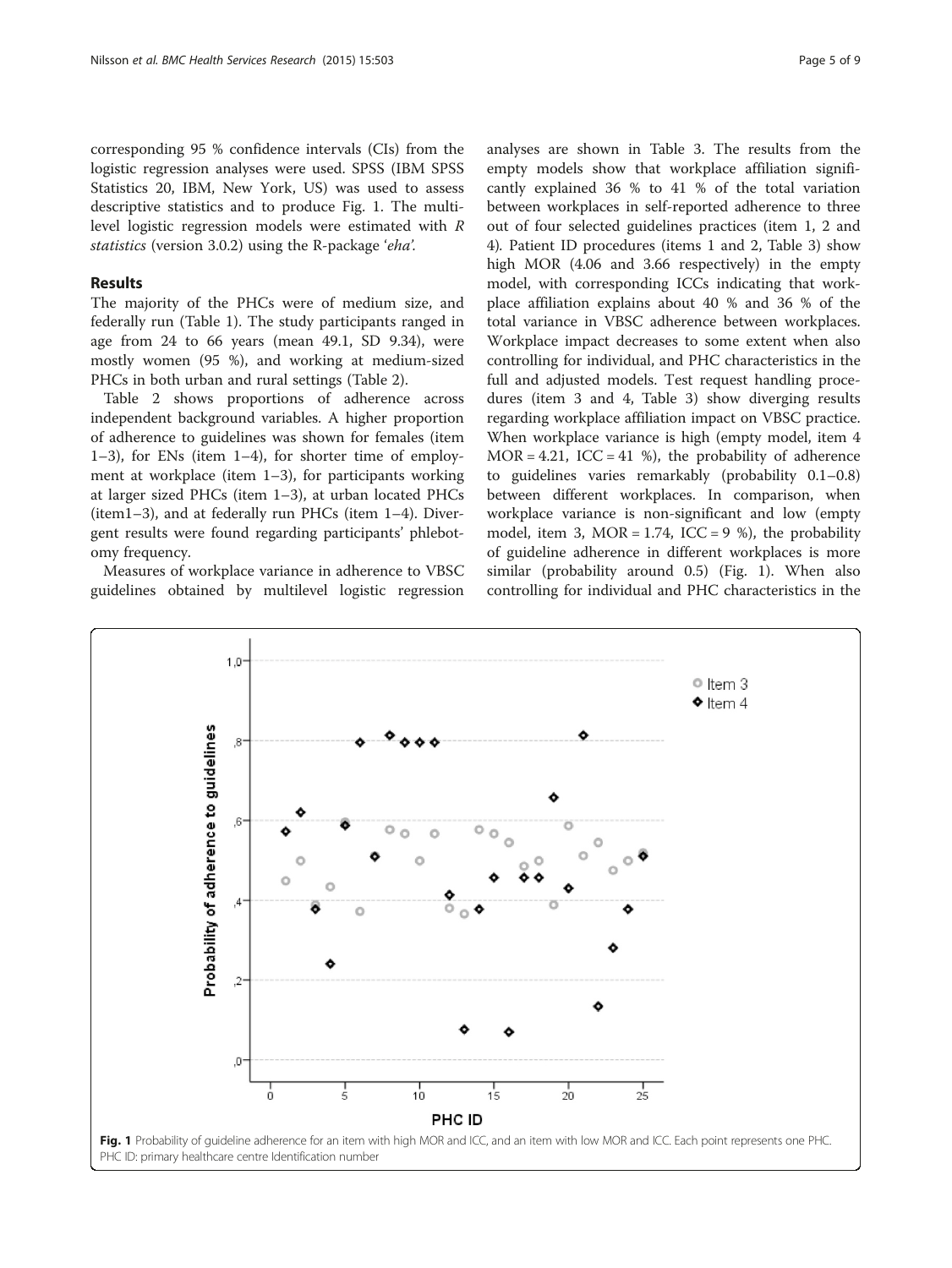|                                 | $\overline{\phantom{a}}$                              |                                                        |                                                  |                                                                                |
|---------------------------------|-------------------------------------------------------|--------------------------------------------------------|--------------------------------------------------|--------------------------------------------------------------------------------|
| Measures of<br>variation PHC    | Always ask patient to state<br>name and civic number  | Never neglect asking for ID<br>with the reason "known" | Always compare pat ID<br>with ID on test request | Always make sure test request and test<br>tube label ID numbers are consistent |
| Empty model <sup>a</sup>        |                                                       |                                                        |                                                  |                                                                                |
| Sd (SE), $p$                    | 1.47(0.41), < 0.001                                   | 1.36(0.41), < 0.001                                    | $0.58$ (0.37), 0.15                              | 1.51(0.42) < 0.001                                                             |
| <b>MOR</b>                      | 4.06                                                  | 3.66                                                   | 1.74                                             | 4.21                                                                           |
| ICC                             | 0.40                                                  | 0.36                                                   | 0.09                                             | 0.41                                                                           |
| Full model <sup>b</sup>         |                                                       |                                                        |                                                  |                                                                                |
| Sd (SE), $p$                    | 1.40 $(0.41)$ , <0.001                                | 1.25 (0.44), 0.004                                     | 0.000034 (3.36), 0.5                             | 1.40 $(0.42)$ , <0.001                                                         |
| <b>MOR</b>                      | 3.81                                                  | 3.30                                                   | 1.000                                            | 3.80                                                                           |
| ICC                             | 0.37                                                  | 0.32                                                   | $3.5*10^{-10}$                                   | 0.37                                                                           |
| Adjusted model <sup>c</sup>     |                                                       |                                                        |                                                  |                                                                                |
| Sd (SE), $p$                    | $1.31$ (0.38), <0.001                                 | 1.22(0.41), 0.002                                      | $0.69$ $(0.42)$ , $0.14$                         | 1.51(0.42) < 0.001                                                             |
| <b>MOR</b>                      | 3.49                                                  | 3.20                                                   | 1.93                                             | 4.21                                                                           |
| ICC                             | 0.34                                                  | 0.31                                                   | 0.13                                             | 0.41                                                                           |
|                                 | Measures of association - adjusted model OR (95 % CI) |                                                        |                                                  |                                                                                |
| Age                             |                                                       |                                                        |                                                  |                                                                                |
| Sex                             |                                                       |                                                        |                                                  |                                                                                |
| Male                            |                                                       |                                                        | $\mathbf{1}$                                     |                                                                                |
| Female                          |                                                       |                                                        | 5.42 (1.12-26.20)                                |                                                                                |
| Occupation                      |                                                       |                                                        |                                                  |                                                                                |
| Enrolled nurse                  |                                                       |                                                        |                                                  |                                                                                |
| Registered nurse                |                                                       |                                                        |                                                  |                                                                                |
| Employed at worksite<br>(years) |                                                       |                                                        |                                                  |                                                                                |
| >15                             |                                                       | 1                                                      | $\mathbf{1}$                                     |                                                                                |
| $5 - 15$                        |                                                       | $1.39(0.44-4.36)$                                      | 2.27 (0.80-6.39)                                 |                                                                                |
| $<$ 5                           |                                                       | 4.66 (1.41-15.39)                                      | 3.35 (1.09-10.23)                                |                                                                                |
| PHC setting                     |                                                       |                                                        |                                                  |                                                                                |
| Urban                           |                                                       |                                                        |                                                  |                                                                                |
| Rural                           |                                                       |                                                        |                                                  |                                                                                |
| PHC size (tot # staff)          |                                                       |                                                        |                                                  |                                                                                |
| Small, $<$ 20                   | $\mathbf{1}$                                          | $\mathbf{1}$                                           |                                                  |                                                                                |
| Medium, 20-34                   | 5.06 (0.87-29.47)                                     | 9.87 (1.36-71.86)                                      |                                                  |                                                                                |
| Large, $>34$                    | 9.32 (1.35-64.30)                                     | 28.36 (3.06-262.75)                                    |                                                  |                                                                                |
| VBSC frequency                  |                                                       |                                                        |                                                  |                                                                                |
| Every day                       |                                                       | 1                                                      |                                                  |                                                                                |
| $\leq$ Every week               |                                                       | 2.76 (1.04-7.29)                                       |                                                  |                                                                                |
| Governance                      |                                                       |                                                        |                                                  |                                                                                |
| County council                  |                                                       |                                                        |                                                  |                                                                                |
| Private                         |                                                       |                                                        |                                                  |                                                                                |

<span id="page-5-0"></span>Table 3 Measures of association between participant characteristics and primary healthcare centre characteristics and the outcomes (adherence to guidelines) in primary healthcare centres in two counties in northern Sweden, 2007, obtained from analyses

Significant values ( $p < .05$ ) in bold characters

Empty model<sup>a</sup>: solely random intercept of adherence with VBSC guidelines

Full model<sup>b</sup>: random intercept of adherence with VBSC guidelines in combination with age, sex, occupation, employed at worksite, PHC setting, PHC size, VBSC frequency and governance

Adjusted model<sup>c</sup>: random intercept of adherence with VBSC guidelines in combination with remaining significant variables after stepwise backward elimination procedure

MOR median odds ratio, CI confidence interval, OR odds ratio, ID identification, Urban/Rural defined by the Swedish National Rural Development Agency (2007)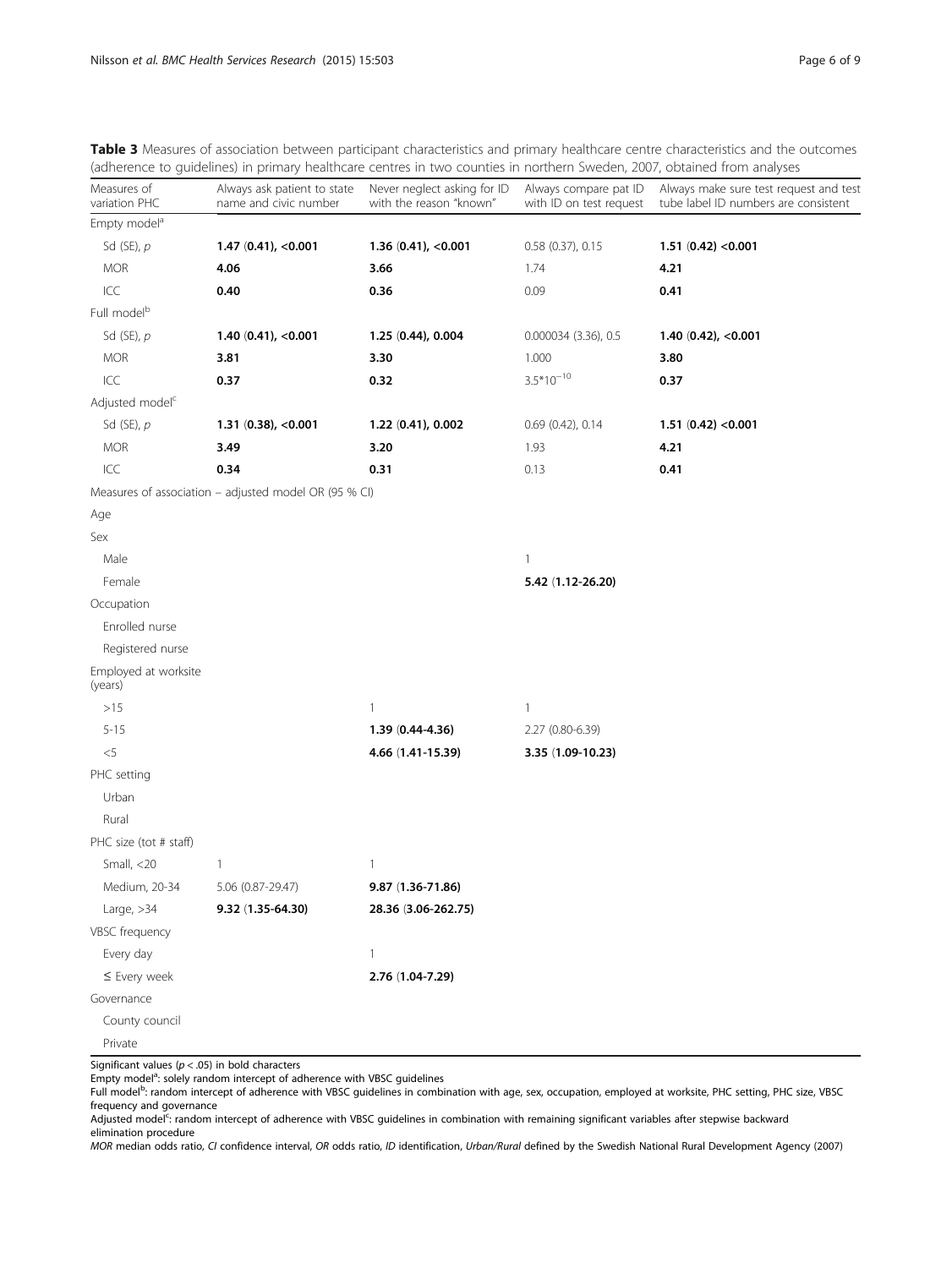full model, workplace impact decreased to a minimum and therefore had practically no influence for item 3. In the adjusted model for item 4, no fixed variables were significantly associated with the outcome. However, in the full model, workplace impact decreased slightly.

Table [3](#page-5-0) also shows parameter estimates for the final adjusted model also taking workplace variation into consideration. The analyses showed few significant associations (ORs and corresponding 95 % CIs) between individual and/or PHC characteristics and adherence to guidelines. Women were more likely to adhere with the procedure of comparing patient ID and ID on test request (item 3) than men. Staff employed shorter time on site were more likely to adhere with the procedure of "not neglecting to ask for ID with reason 'known'"(item 2) and "always compare patient ID with ID on test request (item 3) compared with those employed longer. Staff at medium and large PHCs were more likely to adhere with the procedure of "always ask patient to state name and civic number (item 1) and "never neglect asking for ID with reason 'known'" (item 2) than staff at small PHCs. Finally, staff performing VBSC every week or less often were more likely to adhere with the procedure of "never neglect asking for ID with reason 'known'" (item 2) compared with staff who performed VBSC on a daily basis.

#### **Discussion**

This study contributes to knowledge about the relationship between VBSC practice adherence and workplace affiliation. It also identifies both workplace and individual characteristics associated with adherence to VBSC guidelines.

Our data showed differences in self-reported VBSC practices between workplaces. The results of the empty model multilevel analyses demonstrate the impact of PHC affiliation on three out of four items (item 1, 2 and 4). Workplace affiliation impact for these items remained approximately stable (high MOR) in both the full and adjusted models, indicating that workplace affiliation has a considerable impact on patient ID and test request handling procedures, even if controlled for individual and workplace characteristics. This is in line with other studies that shows patient ID procedures [\[40\]](#page-8-0) and other practices to be strongly associated with the social context of the nurses' work group [[41\]](#page-8-0). It is known that individuals in a specific group, such as co-workers, who spend a substantial amount of time together undergo processes in which members tend to develop a shared policy and degree of acceptance [\[42](#page-8-0)]. The primary healthcare staff in our study could have adopted such practices regarding patient identification practices, as the stable high MOR values showed that the participants followed workplace practices rather than adhering to

guidelines [[43](#page-8-0)]. This explanation is plausible for our results, as most of the staff (66 %) had been employed at least 5 years, and therefore had had plenty of time to develop their own sets of prevailing truths regarding VBSC procedures.

Occupational or professional socialization (the acquisition of cultural knowledge and awareness of roles) includes adjustment to new surroundings and learning the behaviors, attitudes and skills necessary to function as a member of a new work organization [\[44](#page-8-0), [45\]](#page-8-0). Studies of this phenomenon mainly reflect the adaptation every newcomer experiences in their first weeks or months at a new position, 'realizing and redefining role expectations' [[46](#page-8-0)]. Our study included staff at specific workplaces regardless of employment time. Still, professional socialization processes were probably involved in the associations between workplace affiliation and reported adherence to VBSC guideline practice, since it is very likely that a person employed at a workplace displays at least some practices similar to their peers.

Phlebotomists at medium and large PHCs were more likely to adhere to guidelines regarding patient ID (item 1 and 2), in contrast to findings by Jacobs et al. who found that large settings were more bureaucratic and therefore more likely to have barriers against best practice [\[11](#page-8-0)]. Staff who work closely together on a daily basis have more opportunities to talk about procedures and may substitute checking guidelines with conference with their peers, which in turn contribute to 'shared basic assumptions' [\[47](#page-8-0)]. Furthermore, the probability of a phlebotomist to encounter the same patient frequently is more likely at small PHCs than at larger ones. Staff who meet with patients on numerous occasions might eventually recognize them ('known patient' factor), and therefore for example identify the patient by asking for passive agreement "Your birthdate is June  $5<sup>th</sup>$  1977, right?", a non-acceptable hazardous procedure [\[48](#page-8-0)]. Thus, staff might finally remember the patients' names and even their civic numbers, and gradually neglect the guidelines for correct ID practice, which is in line with our findings of the low proportions of adherence regarding both item 1 (53 %) and item 2 (38 %). Such procedures might eventually jeopardizes patient safety, a fact which can be crucial for certain patient groups who have their blood analyzed frequently, and therefore pay regular visits to the PHC. Furthermore, both fewer years of employment at site, larger PHCs, and less VBSC frequency were associated with better adherence. However, regarding the correct procedure of always ensure coherence between patient ID and information on test request (item 3), the vast majority (79 %) of the participants reported practices in accordance with guidelines. These findings are somewhat contradictory, since the assurance of coherence depends on the fact that the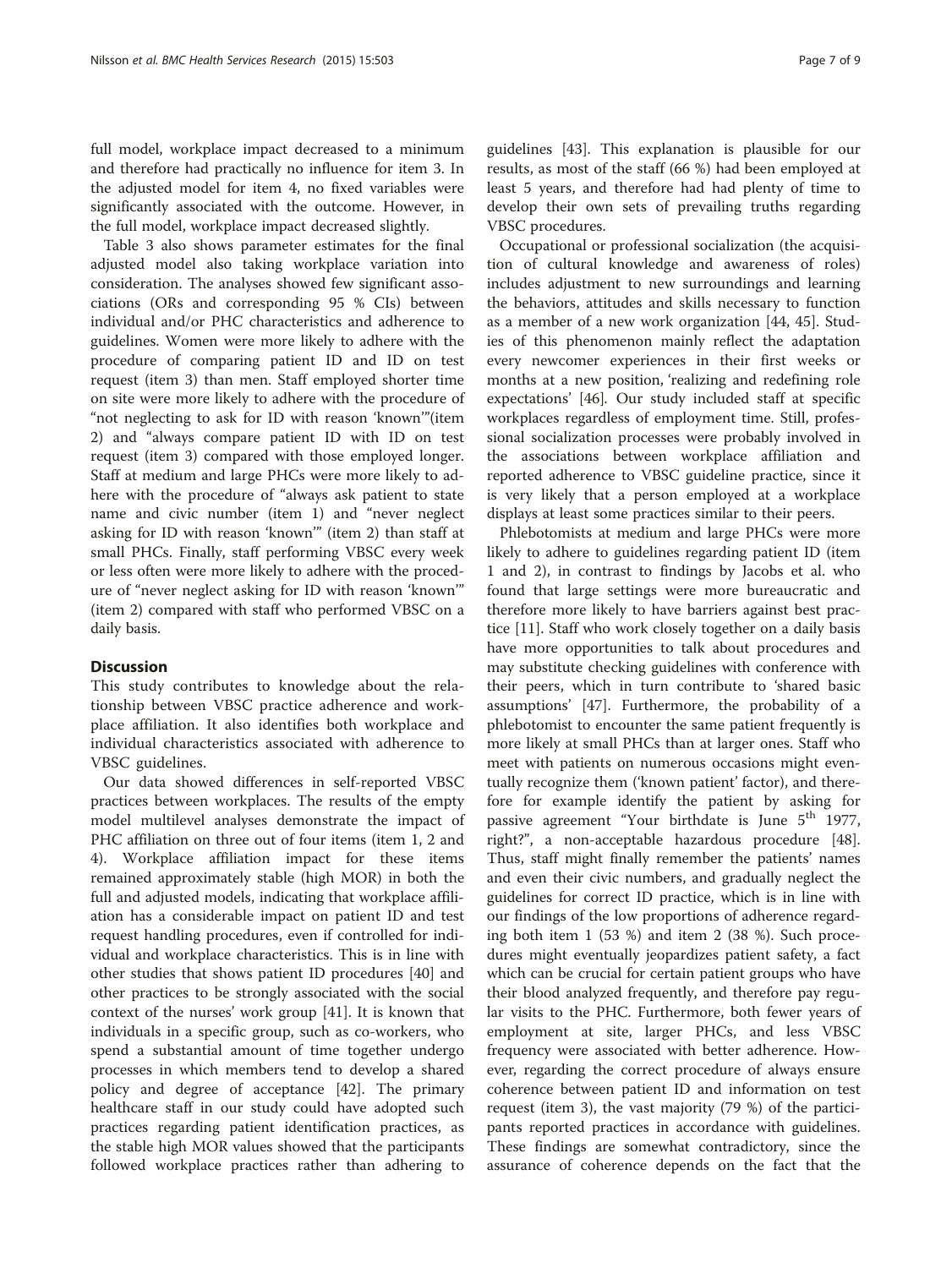<span id="page-7-0"></span>patient in advance has stated name and civic number. Thus, our overall results indicate that the low proportion reporting in line with patient ID guidelines stems from an increasing negligence in terms of adherence to guidelines which in turn may contribute to an increased incidence of the 'known patient' factor [\[49](#page-8-0)].

Our findings support the hypothesis that contextual factors, such as a workplace, influence staff who spend a substantial period of time at site, and the fact that they tend to develop practices that to a large extent can be explained by workplace affiliation. Unsatisfactory low proportions of guideline adherence (38-79 %) reported by our participants. Who should be held responsible for suboptimal adherence to VBSC practice guidelines at PHCs; the workplace or the individual phlebotomists? Our data reveal flaws at both levels. Recent studies on CPG adherence have mainly focused on the organizational aspect. Studies to identify reasons for individual hazard behavior that might explain habitual choices to ignore important safety rules are few. To explain the origins of errors within healthcare, the pendulum of accountability, having swung fully towards the organization, is now swinging back towards the individual [\[50\]](#page-8-0). It is crucial to balance organizational and individual factors to ensure the best possible conditions for a just culture [\[51\]](#page-8-0) that promotes safe care and balances between a no-blame culture with no individual accountability, and a culture in which staff are blamed for all errors and near misses. Further research combining both organizational and individual factors is warranted contributing to higher levels of CPG adherence and increased patient safety.

# Limitations

In surveys performed as cross sectional studies it is difficult to determine what is dependent on what. However in this study the focus was to explore to what extent workplace affiliation explains variation of self-reported adherence to VBSC practices. For this reason we assume that typical problems in cross-sectional studies are not obvious in this study. All PHCs included were situated in two counties in northern Sweden, and data were collected in 2007. Therefore, the results may not be generalized to conditions at present PHCs, or at PHCs in other areas. The low number of included phlebotomy staff at some PHCs (cluster level) may have influenced the result. The low number of included privately run PHCs (two) and males (nine included) makes interpretation precarious. Our survey did not include questions on personal aspects, such as attitudes towards guidelines, which limited the interpretation of the individual phlebotomist's impact on adherence to CPGs.

#### Conclusion

Workplace affiliation largely explains variances in selfreported adherence to VBSC patient ID and test request handling guidelines practices among PHC phlebotomy staff. Primary healthcare centre factors, as well as individual phlebotomist factors, could be barriers contributing to poor levels of guideline practice adherence. Healthcare managers should therefore take both organizational and individual factors into consideration when planning interventions aimed to enhance guideline practice adherence among healthcare staff. Furthermore, additional attention and support are required for staff who are found to not to adhere to CPGs. Further research is warranted regarding the association between specific risk factors and guideline adherence to provide healthcare managers with knowledge in order to enable tailored interventions to ascertain patient safety.

#### Abbreviations

CPG: clinical practice guidelines; ICC: intra-class correlation; ID: identification; MOR: median odds ratio; OR: odds ratio; PHC: primary healthcare centre; VBSC: venous blood specimen collection.

#### Competing interests

The authors declare there are no competing interests.

#### Authors' contributions

ML, KG, CB, CJ and KN conceived of the study. ML provided expert advice and assistance in the selection and application of appropriate statistical analyses. KN carried out the data analysis with help from ML. All authors were involved in the interpretation of results and drafting of the manuscript. Each author has read and approved the submitted manuscript.

#### Data access

Data were collected by JS.

#### Author details

<sup>1</sup>Department of Nursing, Umeå University, Umeå, Sweden. <sup>2</sup>Department of Medical Biosciences, Clinical Chemistry, Umeå University, Umeå, Sweden. <sup>3</sup>Department of Public Health and Clinical Medicine, Epidemiology and Global Health, Umeå University, Umeå, Sweden. <sup>4</sup> Department of Statistics, Umeå University, Umeå, Sweden.

#### Received: 17 March 2015 Accepted: 30 October 2015 Published online: 10 November 2015

#### References

- Schunemann HJ, Fretheim A, Oxman AD. Improving the use of research evidence in guideline development: 1. Guidelines for guidelines. Health Res Policy Syst/ BioMed Central. 2006;4:13. doi[:10.1186/1478-4505-4-13](http://dx.doi.org/10.1186/1478-4505-4-13).
- 2. Grol R, Grimshaw J. From best evidence to best practice: effective implementation of change in patients' care. Lancet. 2003;362(9391):1225–30. doi[:10.1016/s0140-6736\(03\)14546-1](http://dx.doi.org/10.1016/s0140-6736(03)14546-1).
- 3. Eccles M, Grimshaw J. Selecting, presenting and delivering clinical guidelines: Are there any "magic bullets"? Med J Aust. 2004;180:S52–4.
- 4. Grol R. Successes and Failures in the Implementation of Evidence-Based Guidelines for Clinical Practice. Med Care. 2001;39:II-46–54.
- Newhouse RP. Examining the support for evidence-based nursing practice. J Nurs Adm. 2006;36(7–8):337.
- 6. Frankel HL, FitzPatrick MK, Gaskell S, Hoff WS, Rotondo MF, Schwab CW. Strategies to improve compliance with evidence-based clinical management guidelines. J Am Coll Surg. 1999;189(6):533–8. doi:S1072-7515(99)00222-7.
- 7. Boström A-M, Rudman A, Ehrenberg A, Gustavsson JP, Wallin L. Factors associated with evidence-based practice among registered nurses in Sweden: a national cross-sectional study. BMC Health Serv Res. 2013;13(1):1–12. doi:[10.1186/1472-6963-13-165](http://dx.doi.org/10.1186/1472-6963-13-165).